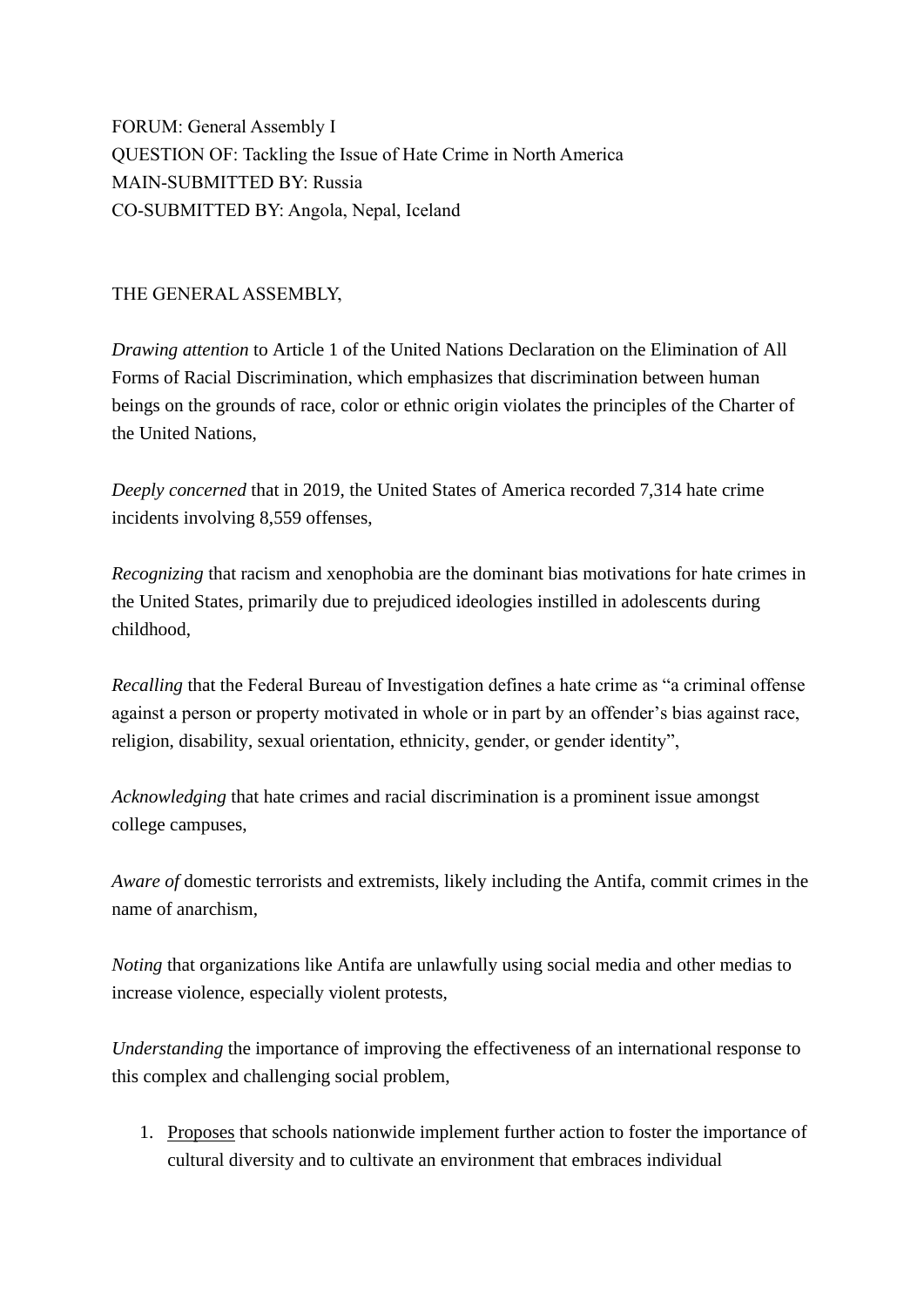differences, in ways such as but not limited to:

- a. suggesting schools and colleges to incorporate hate crime education into existing curriculum,
- b. adding information about hate crimes in subject areas such as health, geography, social studies, history, and civics,
- c. providing educational lessons instead of imposing disciplinary punishments when students commit misdemeanors involving prejudice;
- 2. Further recommends governments to add additional policies for the purpose of reducing hate crime rates such as but not limited to:
	- a. increasing the punishment of committing hate crimes through incrementing jail time or increasing fines,
	- b. encouraging people to report hate crimes such as but not limited to:
		- i. giving people rewards for reporting hate crimes,
		- ii. giving the reporter's community protection for four days or until the criminal is caught;
- 3. Calls upon the governments to organize campaigns for the benefit of educating the public and youth about the negative effects of discrimination and prejudice, in ways such as but not limited to:
	- a. designing public advertisements that urge the importance of harmony and cooperation,
	- b. employing online influencers from a variety of cultures and backgrounds who will serve as ambassadors for the campaign as means to encourage positivity and inform the public about the ramifications of bigotry;
- 4. Calls for communities to listen to all voices regardless of race, ethnicity, faith, gender expression, and sexuality with the intention to preserve recognition, respect, and safety;
- 5. Suggests enhancing professional training by instructing first responders and investigators to use standard criteria to respond to cases of hate crimes in the following ways such as but not limited to:
	- a. Taking immediate actions when arriving on the scene through means such as but not limited to:
		- i. securing the crime scene,
		- ii. ensuring the safety of victims and witnesses and acquiring medical aid for the victim if necessary,